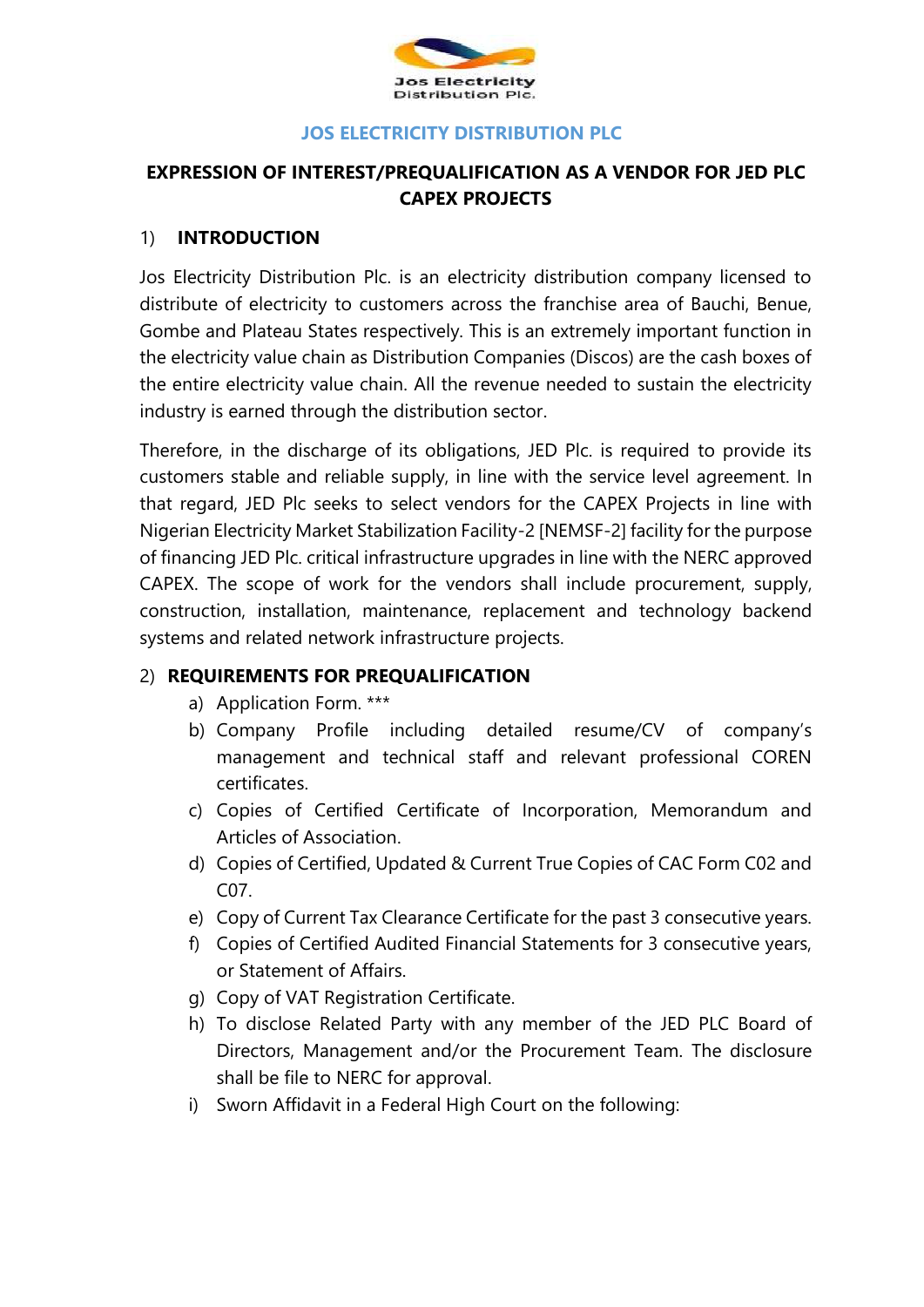- That member of the JED PLC. Board of Directors, Management and or the Procurement Team are not in any way related to the Company Bidding as Related Party.
- That the company or its Directors are not subject to any litigation that will affect its capacity in delivering its obligation on target.
- That all documents submitted are certify authentic and true
- j) Copy of Manufacturer Authorization for vendors interested in Procurement, Supply & Installation Projects.
- k) NEMSA Certification for vendors interested in Supply & Installation, Construction and Rehabilitation as well as Maintenance Projects.
- l) List of similar projects undertaking in the last Three Years.
- m) Submission of the requirements above should be clearly labelled as: **Expression of Interest/Prequalification as a Vendor for JED Plc. Capex Projects** as a prerequisite for collection of the bidding documents boldly addressed to:

**The Head Procurement, Jos Electricity Distribution Plc., No. 9 Ahmadu Bello Way, Jos. Plateau State.**

n) The bidding documents shall only be available to the successfully qualified vendors.

## 3) **GENERAL REMARKS**

- a) JED Plc reserves the right to verify any information provided by prospective vendors.
- b) This expression of interest gives rise to no contractual obligations on the part of JED Plc.
- c) JED Plc will not be liable to all costs and expenses incurred by prospective vendors relating to their request under any circumstances, including the rejection of any request.
- d) All documents and information received by JED Plc from prospective vendors will be treated in confidence, and the documents submitted shall become the property of JED Plc.
- e) Only Vendors issued with No Objection Certificate shall be short-listed and contacted.
- f) All request for no objection must be submitted on or before 9th April 2021 at 12:00 pm.
- g) Further information/enquiries shall be available at JED Plc website: [www.jedplc.com.](http://www.jedplc.com/) Accordingly, any clarification or additional information with respect to this publication, you may send email to [procurement@jedplc.com.](mailto:murtala.raji@jedplc.com)

## **Signed by Management dated 18th March 2021**